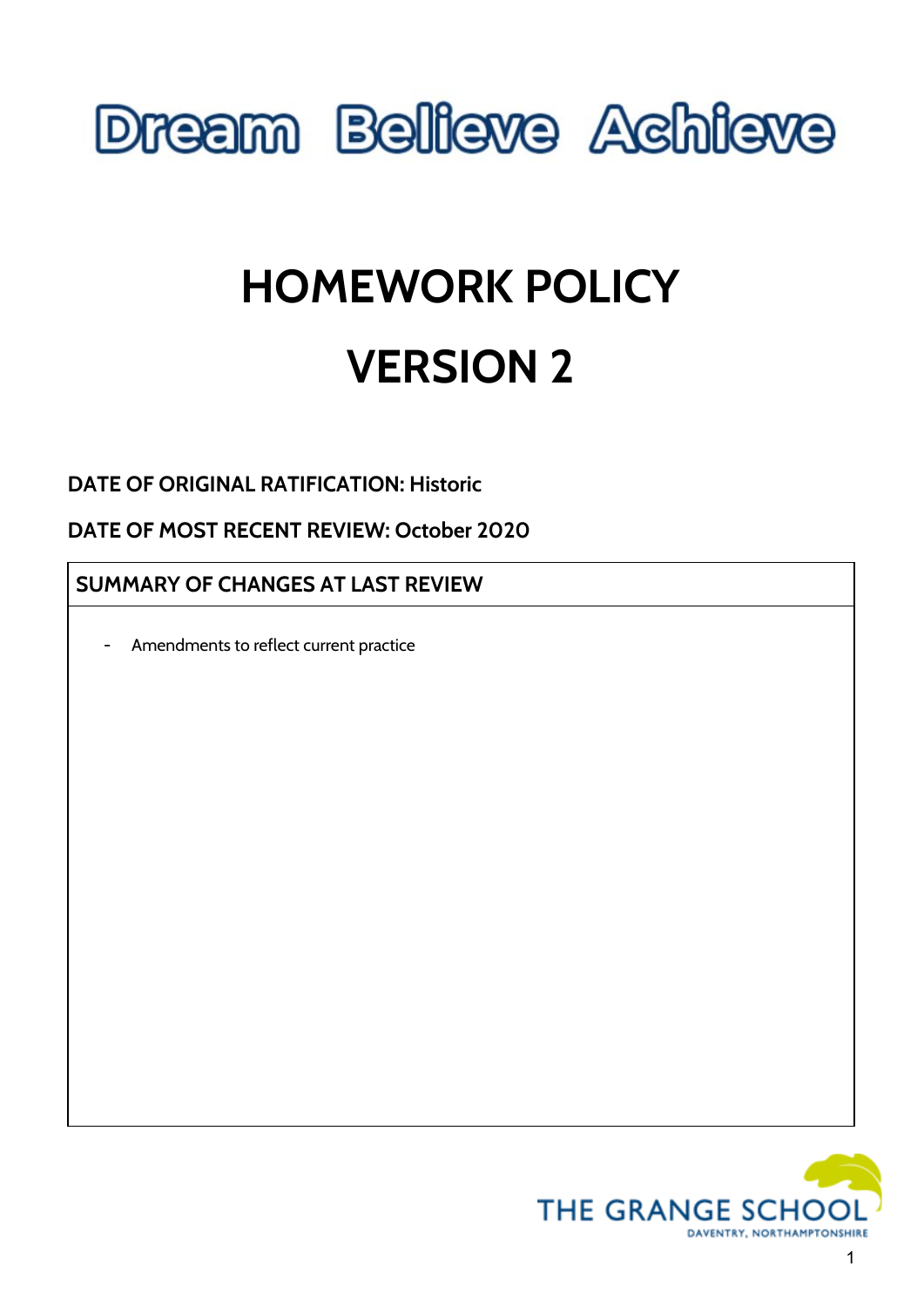| <b>RECORD OF CONSULTATION</b> |                                    |
|-------------------------------|------------------------------------|
| <b>DATE</b>                   | <b>CONSULTATION DETAILS</b>        |
| October 2020                  | Consultation with parents - survey |
| October 2020                  | Consultation with teachers         |
| November 2020                 | Further consultation with staff    |
|                               |                                    |
|                               |                                    |
|                               |                                    |
|                               |                                    |
|                               |                                    |

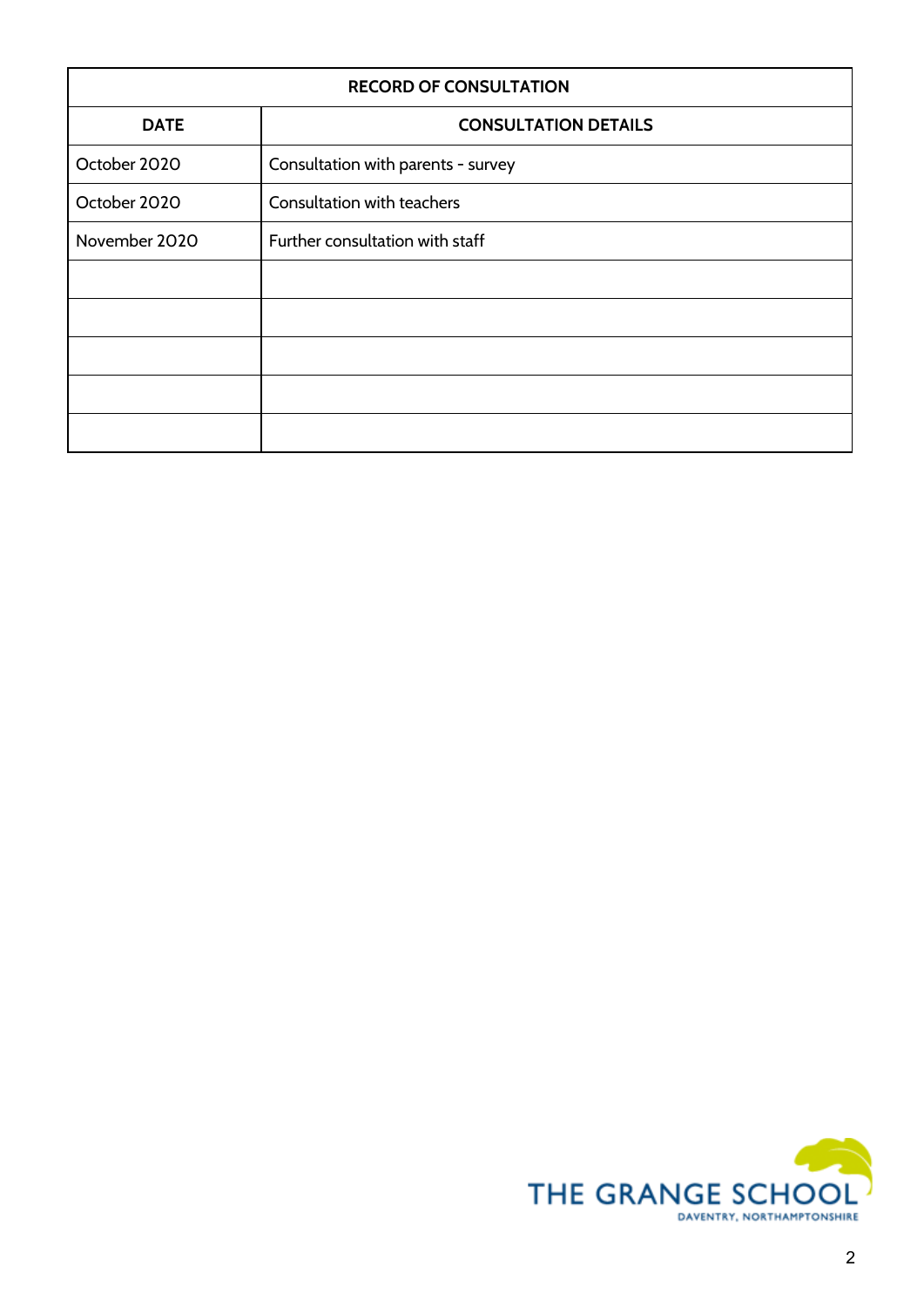## **Homework Policy for The Grange School**

We define homework as any activity that pupils undertake outside of school lesson time, either on their own or with the support of family members. This includes work that a child may choose to complete at lunchtime or break time. At The Grange School, we have a strong commitment to parental involvement and see homework as one way of developing this partnership.

#### **Why give homework?**

- It can inform parents about work being completed in class;
- · It can further stimulate enthusiasm for learning;
- · It takes advantage of the home environment; including any resources and expertise there
- It can be a great source for gathering topic information to share with others;

It is a great opportunity to rehearse key skills such as times tables, doubling facts, calculations, spellings, handwriting and other key facts;

It helps to foster good habits of organization and self discipline in preparation for the demands of Secondary School.

#### **Homework at our school**

Whilst we support all of the above key principles, we do not expect homework to dominate a child's home life. We accept that evenings and weekends can sometimes be busy with a range of other activities that enrich a child's life. We also understand that homework is more problematic in some households. For example, where there are multiple siblings, all with different homework tasks, it can be difficult for every child to receive adult support with their home learning. We believe that homework should be enjoyable and manageable for all concerned, and that if it becomes a chore, a burden or a source of conflict, it ceases to be a constructive aspect of teaching and learning.

We do not always specify amounts of time that must be spent on a task, preferring individual children and families to set their own routines. Individual class teachers are happy to give advice.

Homework will be set on Wednesday of each week and should be handed in by the following Tuesday.

We hope the children are motivated by positive incentives and by the tasks themselves. There is a clear expectation within school that we expect homework to be completed and we will support children to do so, during their own time in school. Children are not punished if they fail to complete their homework. However, homework registers are kept and if a child consistently fails to complete and return tasks, this is discussed with the child and their parents.

#### **Equality of opportunity**

Homework is fully inclusive. Each child is valued, respected and challenged regardless of ability, race, gender, religion, social background, culture or disability. We provide resources for all children to complete their home learning and will positively discriminate in order to ensure equality of access. Homework will be differentiated to ensure that all children are able to access work at their own level.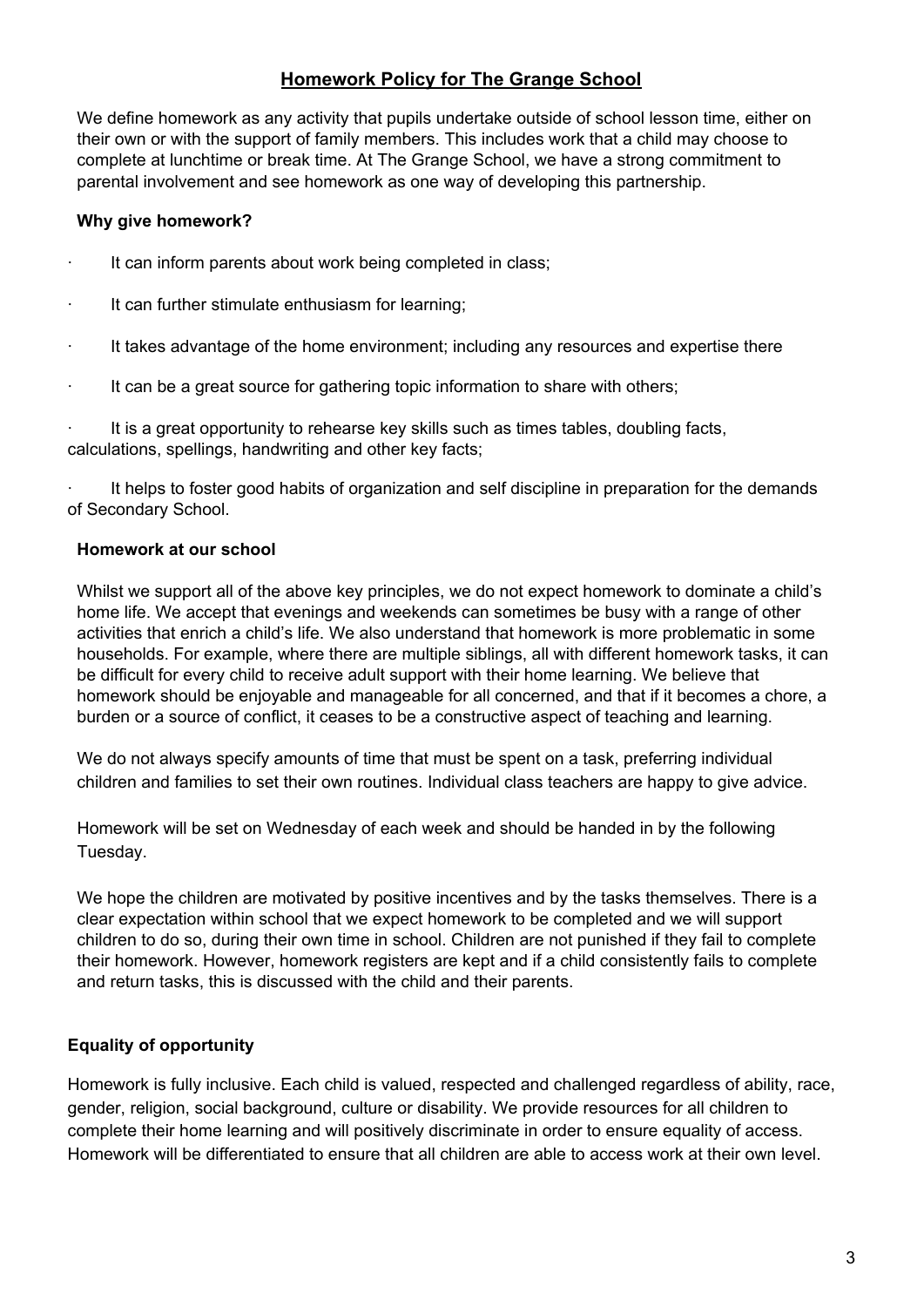#### **Our routines and expectations**

All homework tasks will be assigned on your child's Class Dojo. You will find details of Homework in the Activities section on the Portfolio tab. Homework should be completed online, in their Homework Book (post-Covid) or posted to the child's Class Dojo profile - this is flexible to ensure that your child can access their learning in a way that suits your household.



#### **Reading:**

Above all else, we encourage children to read at home. We provide a wide range of books and digital libraries for the children to access at home. We also allow children access to Accelerated Reader quizzes, so that they can develop their comprehension skills at home too.



## **Collins Big Cat ebook library**

ks at sch Cat ebook library. Easy to a<br>ເs at the right level at hom ebook library is perfect for children to pract<mark>i</mark><br>cher modelling and shared reading in class

We expect children to want to read for a short amount of time each weekday and at least once over the weekend. Their reading should be recorded on their Class Dojo profile or in their Homework Book. We encourage children to read daily in school too.

#### **Doodle Tables (Times Tables):**

We expect children to use Doodle Tables to practise their multiplication tables. The best way to gain and retain this knowledge is to practise for a short amount of time each weekday at home. Again, if access to technology is a problem, we ensure that children have access to technology within school to complete